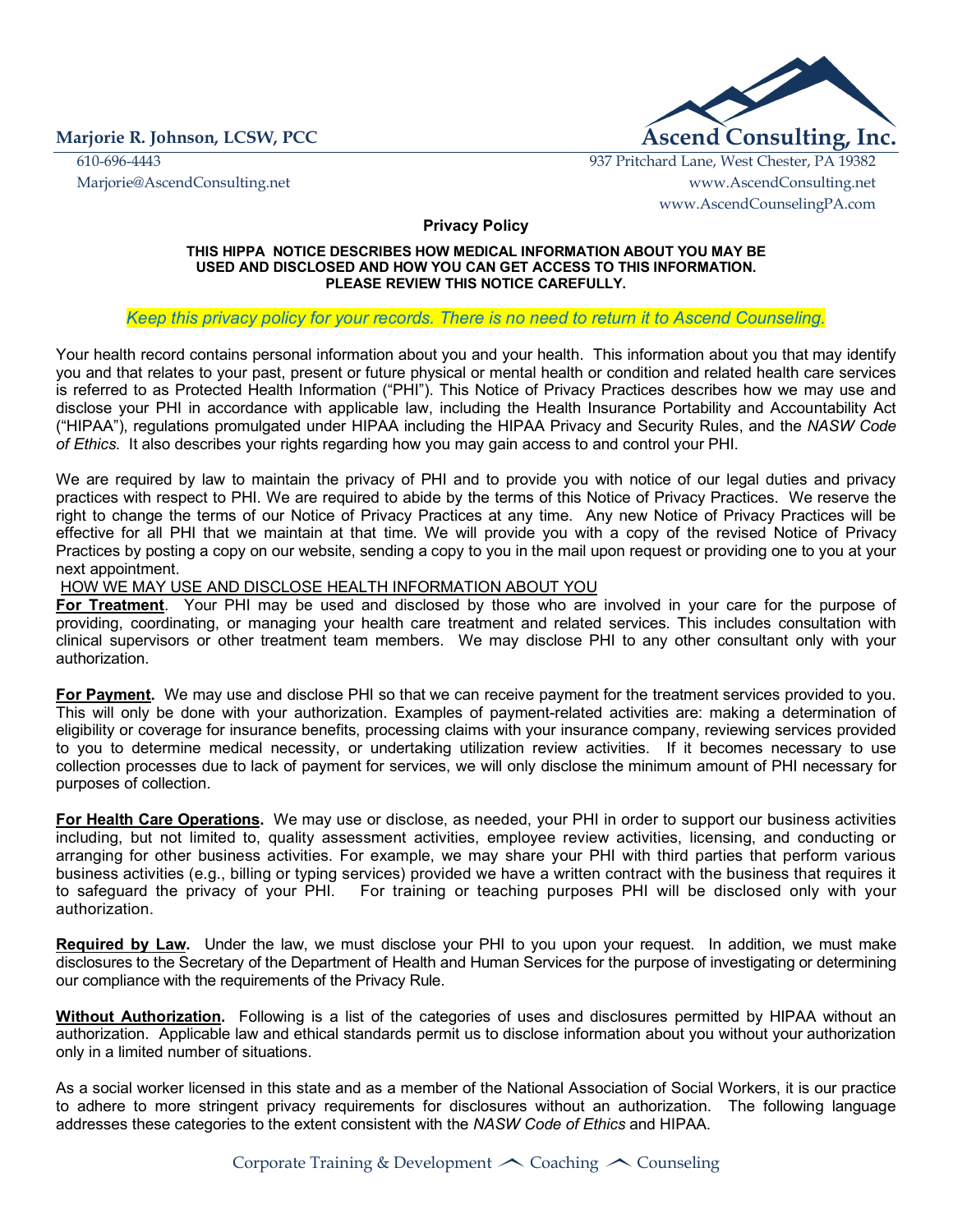

610-696-4443 937 Pritchard Lane, West Chester, PA 19382 Marjorie@AscendConsulting.net www.AscendConsulting.net www.AscendCounselingPA.com

**Child Abuse or Neglect.** We may disclose your PHI to a state or local agency that is authorized by law to receive reports of child abuse or neglect.

**Judicial and Administrative Proceedings.** We may disclose your PHI pursuant to a subpoena (with your written consent), court order, administrative order or similar process.

**Deceased Patients.** We may disclose PHI regarding deceased patients as mandated by state law, or to a family member or friend that was involved in your care or payment for care prior to death, based on your prior consent. A release of information regarding deceased patients may be limited to an executor or administrator of a deceased person's estate or the person identified as next-of-kin. PHI of persons that have been deceased for more than fifty (50) years is not protected under HIPAA.

**Medical Emergencies.** We may use or disclose your PHI in a medical emergency situation to medical personnel only in order to prevent serious harm. Our staff will try to provide you a copy of this notice as soon as reasonably practicable after the resolution of the emergency.

**Family Involvement in Care.** We may disclose information to close family members or friends directly involved in your treatment based on your consent or as necessary to prevent serious harm.

**Health Oversight.** If required, we may disclose PHI to a health oversight agency for activities authorized by law, such as audits, investigations, and inspections. Oversight agencies seeking this information include government agencies and organizations that provide financial assistance to the program (such as third-party payors based on your prior consent) and peer review organizations performing utilization and quality control.

**Law Enforcement.** We may disclose PHI to a law enforcement official as required by law, in compliance with a subpoena (with your written consent), court order, administrative order or similar document, for the purpose of identifying a suspect, material witness or missing person, inconnection with the victim of a crime, in connection with a deceased person, in connection with the reporting of a crime in an emergency, or in connection with a crime on the premises.

**Specialized Government Functions.** We may review requests from U.S. military command authorities if you have served as a member of the armed forces, authorized officials for national security and intelligence reasons and to the Department of State for medical suitability determinations, and disclose your PHI based on your written consent, mandatory disclosure laws and the need to prevent serious harm.

**Public Health.** If required, we may use or disclose your PHI for mandatory public health activities to a public health authority authorized by law to collect or receive such information for the purpose of preventing or controlling disease, injury, or disability, or if directed by a public health authority, to a government agency that is collaborating with that public health authority.

**Public Safety.** We may disclose your PHI if necessary to prevent or lessen a serious and imminent threat to the health or safety of a person or the public. If information is disclosed to prevent or lessen a serious threat it will be disclosed to a person or persons reasonably able to prevent or lessen the threat, including the target of the threat.

**Fundraising.** We may send you fundraising communications at one time or another. You have the right to opt out of such fundraising communications with each solicitation you receive.

**Verbal Permission.** We may also use or disclose your information to family members that are directly involved in your treatment with your verbal permission.